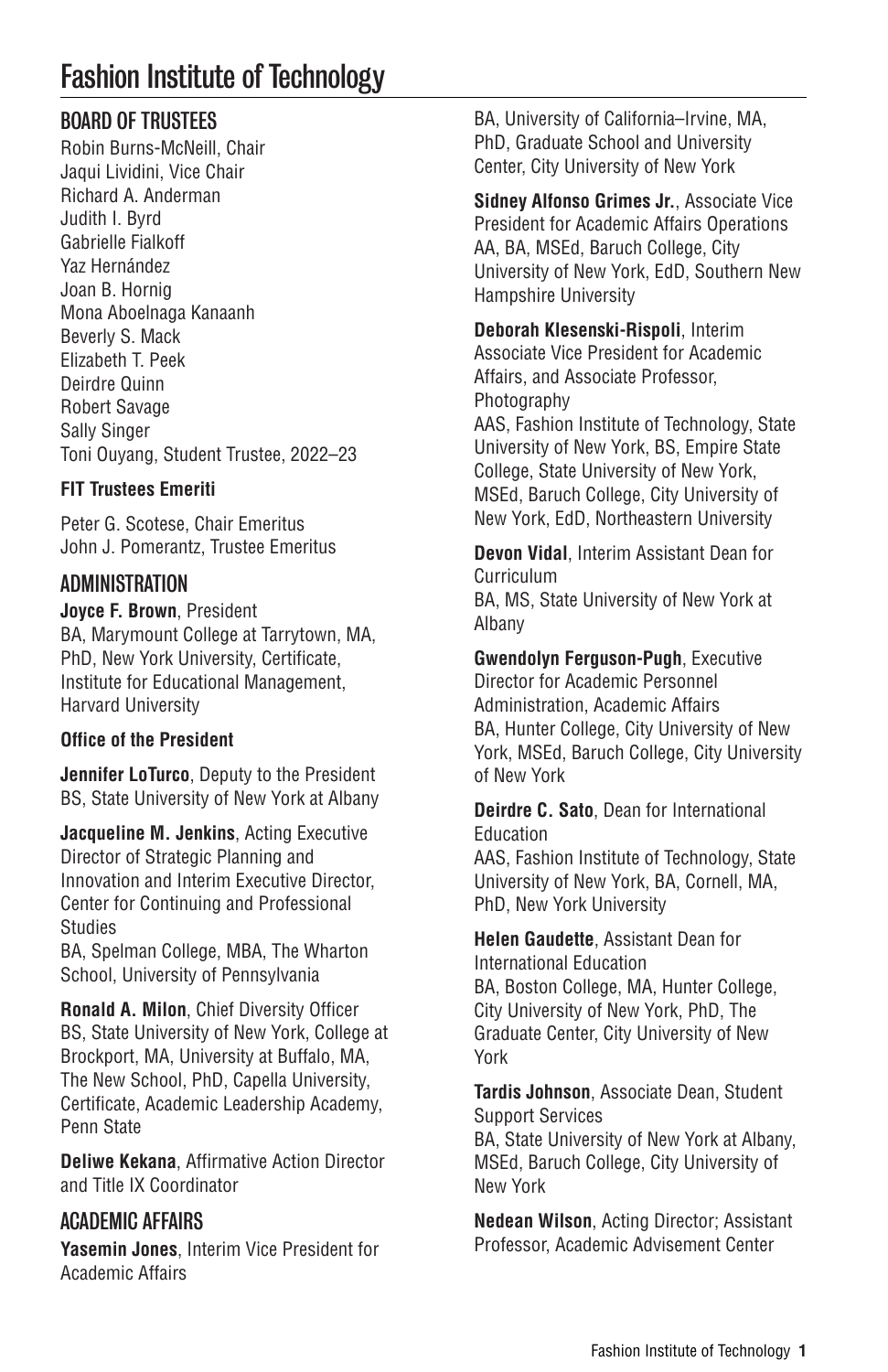BA, Boston College, MSEd, University of Pennsylvania

**Carolyn Comiskey**, Interim Assistant Dean, Institutional Research and Effectiveness and Executive Director for Assessment BA, Swarthmore College, PhD, University of Michigan

#### **Academic Deans**

#### **School of Art and Design**

**Troy Richards**, Dean, School of Art and Design BFA, University of the Arts, MFA, Cranbrook Academy of Art

#### **Jay and Patty Baker School of Business and Technology**

**Shannon Maher**, Interim Dean, Jay and Patty Baker School of Business and **Technology** BA, Marymount University, MA, Marist College

**Vacant**, Assistant Dean, Jay and Patty Baker School of Business and Technology

#### **School of Graduate Studies**

**Brooke Laurin Carlson**, Interim Dean, School of Graduate Studies, Associate Professor, Cosmetics and Fragrance Marketing and Management BS, MBA, Sacred Heart University, PhD, University of New Haven

#### **School of Liberal Arts and Sciences**

**Patrick Knisley**, Dean, School of Liberal Arts and Sciences AB, Harvard College, MA, PhD, University of Colorado

#### **Directors and Coordinators**

**Frantz L. Alcindor**, Director, Career and Internship Services BA, Wheeling Jesuit University, MS, University of Scranton

**Yasemin Celik Levine**, Coordinator, Presidential Scholars Program, Associate Professor, Social Sciences

BA, Franklin and Marshall College, MA, Boston University, PhD, The Graduate School and University Center, City University of New York, 2005–6 State University of New York Chancellor's Award for Excellence in Teaching

**Tamara Cupples**, Executive Director, Online Learning and Academic Technologies BA, Pace University, MS, MS, Rensselaer Polytechnic Institute

**Lucia DeRespinis**, Executive Director for Grants Administration BA, Sarah Lawrence College, MS, The New School for Social Research

**Rose Diaz**, Faculty Services Manager BA, New York University, MA, Binghamton, State University of New York, PhD, The New School for Social Research

**Greta K. Earnest**, Associate Professor; Director, Library BA, Bard College, MLS, State University of New York at Albany

**Brian Fallon**, Professor; Director, Writing and Speaking Studio, 2016–17 SUNY Chancellor's Award for Excellence in Professional Service BA, University of Kansas, MA, Colorado State University, PhD, Indiana University of Pennsylvania

**Michael Ferraro**, Executive Director, FIT/ Infor Design and Tech Lab BFA, Syracuse University, MFA, University of Massachusetts, Amherst

**Deborah Levine**, Coordinator, Academic Skills Center BS, Montclair State College, MA, New York University

**Elaine Maldonado**, Professor; Director, Faculty Development and the Center for Excellence in Teaching (CET) BFA, The Cooper Union for the Advancement of Science and Art, MS, Hunter College, City University of New York

**Michele Nagel**, Director, Center for Continuing and Professional Studies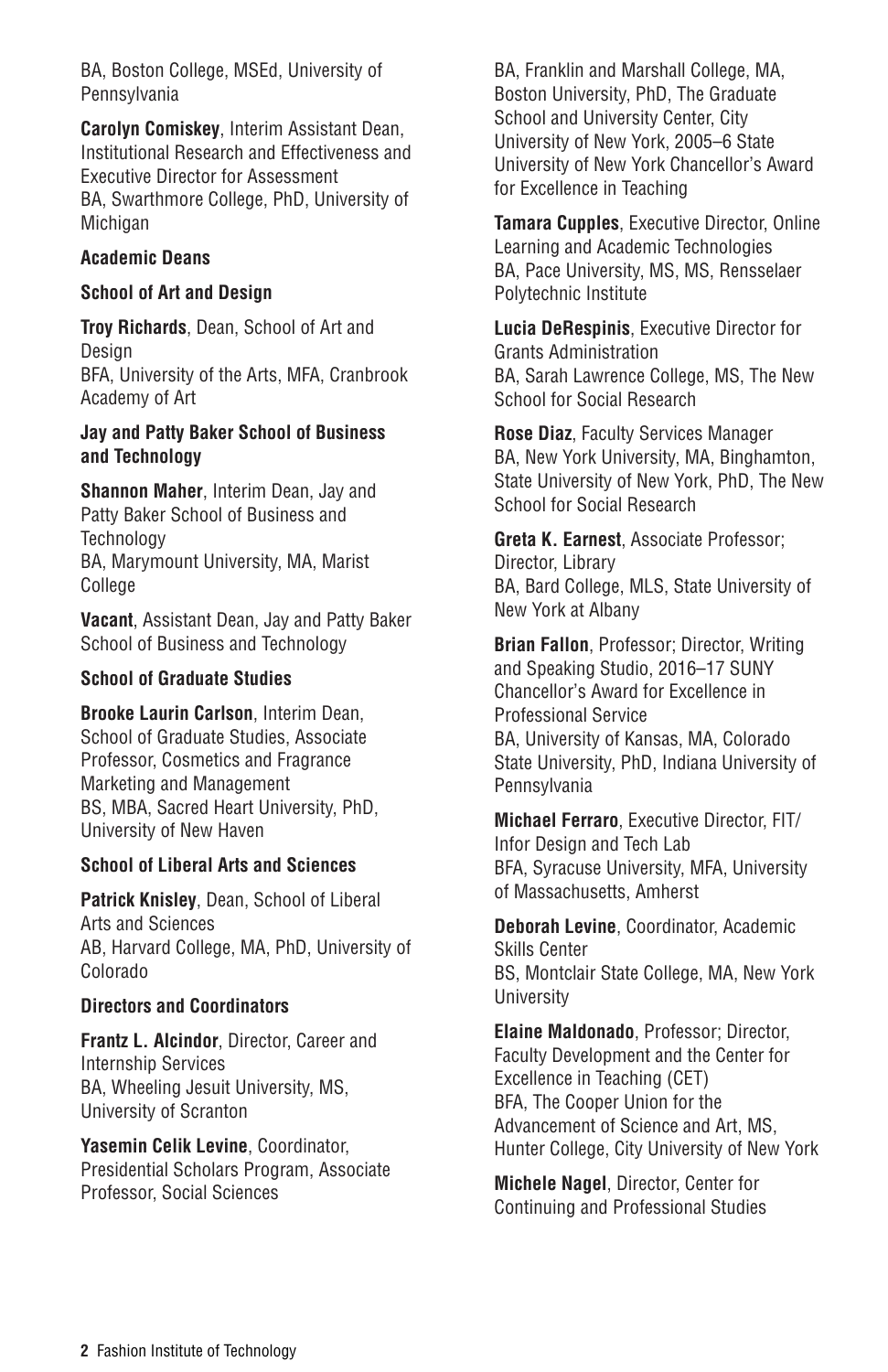BFA, Parsons The New School for Design, MSEd, Bernard M. Baruch College, City University of New York, 2015–16 State University of New York Chancellor's Award for Excellence in Professional Service

**Marjorie Silverman**, Chairperson for Internship Studies and Associate Professor BS, Boston University, MA, Columbia University

**Deborah Stein**, Grants Coordinator BA, Brooklyn College, City University of New York, MA, University of Arizona, MPA, New York University

#### **Academic Advisement Center Non-Classroom Faculty**

**Jared Ciborowski**, Counselor Associate BA, Long Island University Post, MA, Stony Brook University, State University of New York

**Aisha Cornelius**, Counselor Associate BA, Temple University, MA, Fordham University

**Tracy Gambles**, Counselor Associate BS, Rochester Institute of Technology, MA, New York University

**Heather Gates-McGee**, Counselor Associate BS, State University of New York at Oneonta, MS, Canisius College

**William Hanauer**, Counselor Associate BA, St. Francis College, MA, Brooklyn College, City University of New York

**Benita Jones**, Assistant Professor; Counselor

BA, State University of New York at Old Westbury, MPA, Metropolitan College of New York

**Marcia Lezama**, Counselor Associate BS, John Jay College of Criminal Justice

**Nicky Mar**, Counselor Associate AAS, BS, Fashion Institute of Technology, State University of New York

**Lisa Mulligan**, Counselor Associate BA, St. John's University, MSEd, Metropolitan College of New York

**Giselle Puello**, Counselor Associate

AAS, BS, Fashion Institute of Technology, State University of New York

**Scott Schwartz**, Counselor Associate AA, Kingsborough Community College, BS, Brooklyn College, City University of New York

**Israel Tavares**, Counselor Associate BS, Buffalo, State University of New York, MA, Teachers College, Columbia University

#### **Career and Internship Center Non-Classroom Faculty**

**Stratton Bouloukos**, Adjunct Assistant Professor; Counselor BA, Sarah Lawrence College

**Marsha Brenner**, Counselor Associate AAS, BFA, Fashion Institute of Technology, State University of New York

**Debora Diaz**, Counselor Associate AAS, BFA, Fashion Institute of Technology, State University of New York

**Jeanne Golly**, Associate Professor; Counselor BS, University of Texas at Austin, MA, Michigan State University

**Jennifer Peters**, Associate Professor; Counselor BA, MBA, State University of New York, Binghamton, MSEd, Hunter College, City University of New York

**Adrian Jones**, Adjunct Assistant Professor; Counselor AAS, Grahm Junior College, BS, Boston University, MA, New York University

**Amy Mato**, Assistant Professor; Counselor AAS, BS, Fashion Institute of Technology, State University of New York

**Suzanne Steffe**, Counselor Associate BS, Fashion Institute of Technology, State University of New York

**Bonnie Recca**, Adjunct Assistant Professor; Counselor BA, Stony Brook University, State University of New York

**Nancy Ross**, Adjunct Associate Professor; Counselor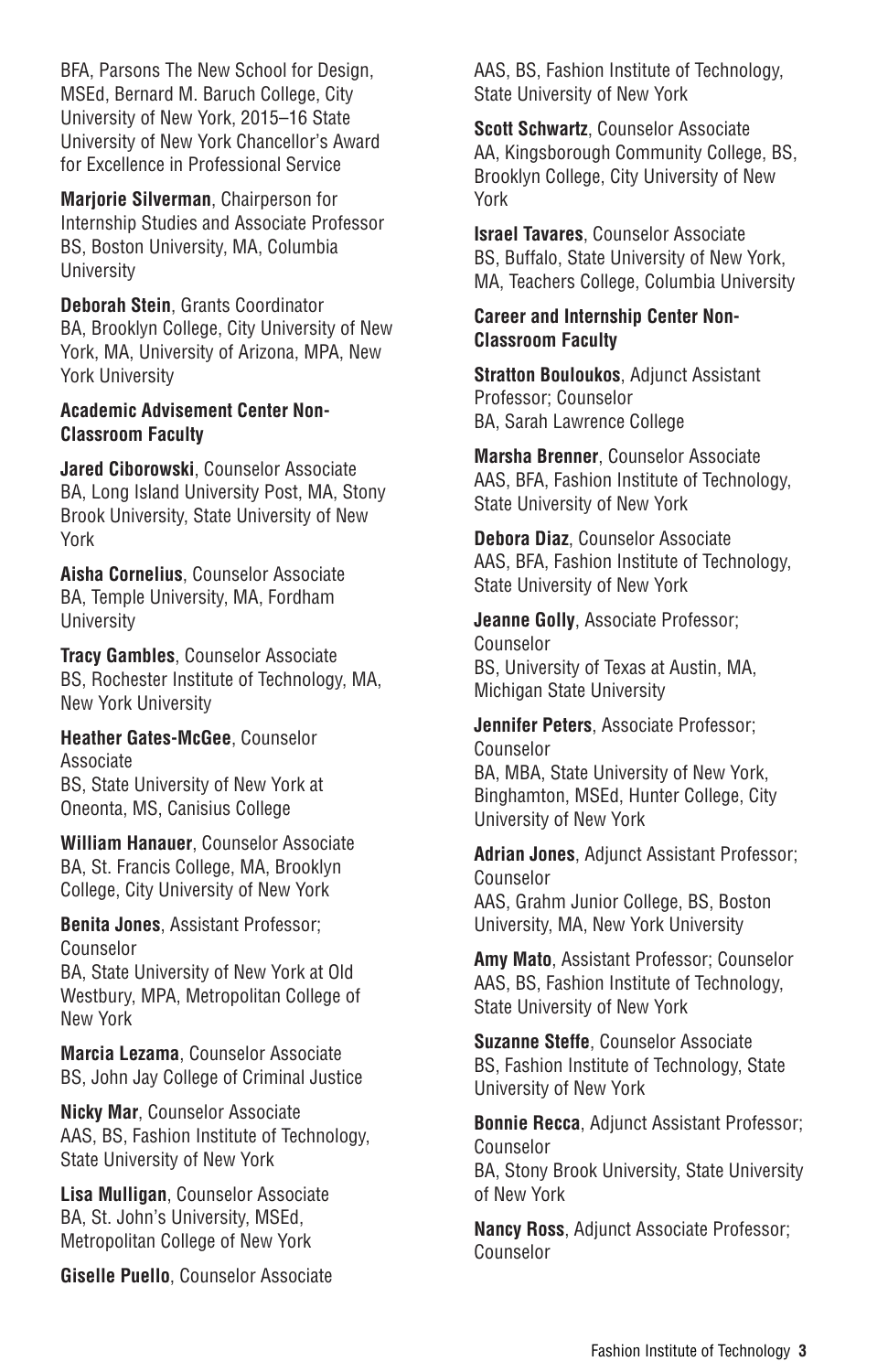BA, Hamilton/Kirkland College, MEd, Goucher College

**Myrna Weiss**, Adjunct Assistant Professor; Counselor BA, Barnard College, MPA, New York University

**Pam Zuckerman**, Adjunct Assistant Professor; Counselor BA, University of Pennsylvania, MA, MEd, Teachers College, Columbia University, 1996–97 State University of New York Chancellor's Award for Excellence in Professional Service

#### **Gladys Marcus Library Non-Classroom Faculty**

**Joseph Anderson**, Assistant Professor; Librarian BA, Columbia College, MLIS, Dominican University

**Karl Baranoff**, Adjunct Assistant Professor; Librarian BM, Indiana University School of Music, MM, Temple University College of Music, MLS, University of Illinois

**Lana Bittman**, Head of Periodicals and Electronic Resource Services; Associate Professor; Librarian BA, Washington University, MS, Rutgers, State University of New Jersey

**Naomi Schwer Bricker**, Adjunct Assistant Professor; Librarian BA, The City College, City University of New York, MS, Columbia University

**Gabriella Bucciarelli**, Continuations Librarian BA, MLIS, St. John's University

**Helen Taylor Lane**, Assistant Professor; Librarian BA, Earlham College, MLIS, Pratt Institute

**Leslie Lowe Preston**, Head of Acquisitions and Metadata Services; Assistant Professor; Librarian

BA, University of Georgia, MS, University of Tennessee

**Maria Rothenberg**, Adjunct Instructor; Librarian

BA, Carnegie Mellon University, MFA, MLS, Queens College, City University of New York

**Miyo Sandlin**, Librarian BA, Vassar College, MLS, University of Maryland

**Carli Spina**, Head of Research and Instructional Services; Librarian AB, Harvard University, MLIS, Simmons College, EdM, Harvard Graduate School of Education, JD, University of Chicago Law School

**Karen Trivette**, Head of Special Collections and FIT Archive; Professor; Librarian; BA, University of North Carolina, Chapel Hill, MLS, State University of New York at Albany, 2012–13 State University of New York Chancellor's Award for Excellence in Librarianship

### **Writing and Speaking Studio Non-Classroom Faculty**

**Sarah M. H. Blazer**, Associate Professor, Writing and Speaking Studio BA, South Carolina Honors College at the University of South Carolina, MA, Long Island University, PhD, Indiana University of Pennsylvania

**Stephen Keating**, Counselor, Writing and Speaking Studio BA, Keystone College, MA, West Chester University of Pennsylvania

### COMMUNICATIONS AND EXTERNAL RELATIONS

**Loretta Lawrence Keane**, Vice President for Communications and External Relations AAS, BA, St. Francis College, Certificate, Institute for Educational Management, Harvard University

**Carol Leven**, Assistant Vice President for Communications and External Relations BS, University of Wisconsin

**Beth Mitchell**, Executive Director, Media and Public Relations BA, Manhattanville College

**Mary Oleniczak**, Director of Event Productions and Facilities Licensing BA, Michigan State University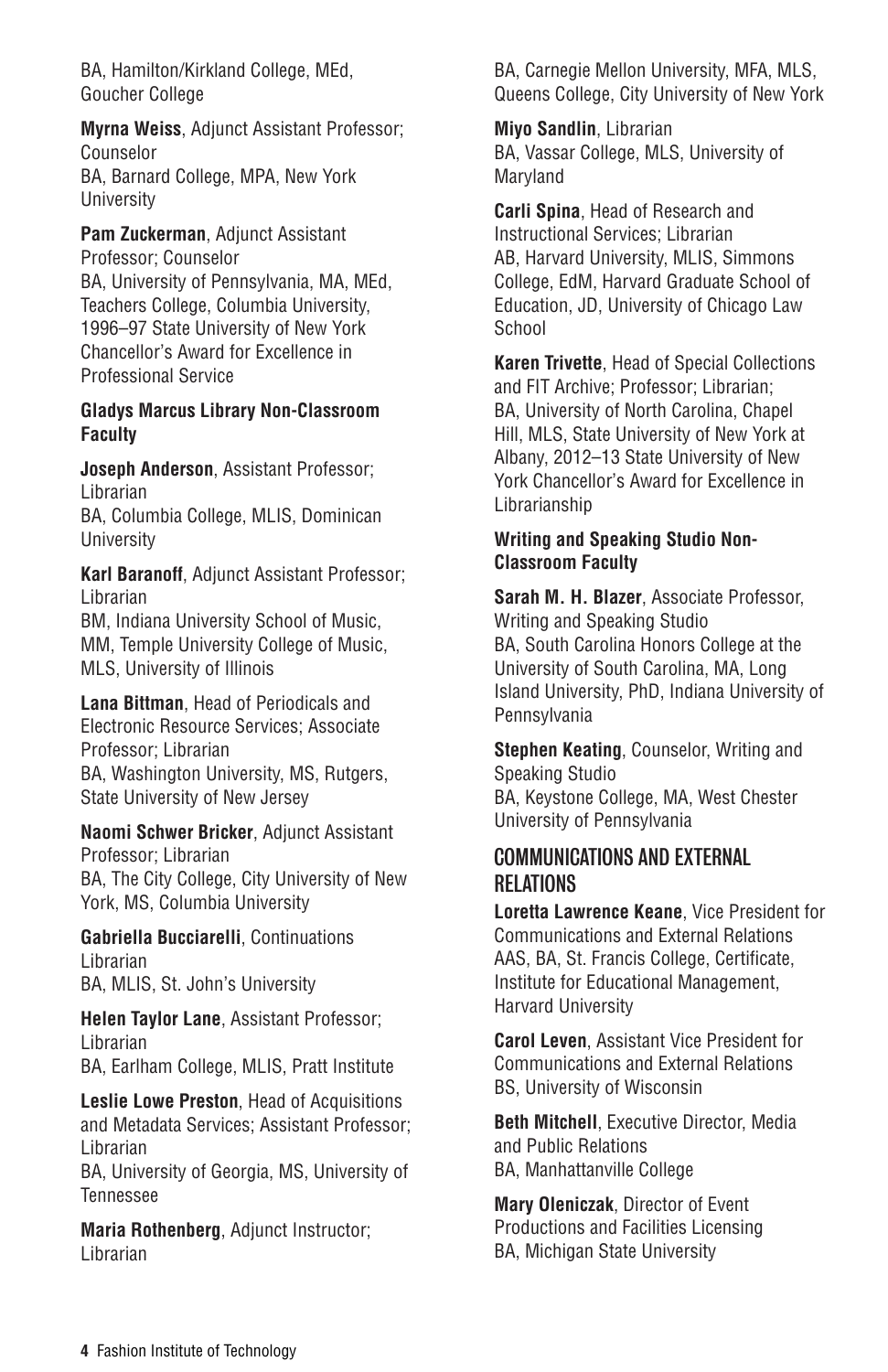**Lisa Wager**, Director, Communication and Government Relations BA, Vassar College

**Heather McCarron**, Project Manager

### DEVELOPMENT AND ALUMNI RELATIONS

**Philips McCarty**, Vice President for Advancement and Executive Director, FIT Foundation BA, University of Mississippi, MS, Mississippi College

**Melanie Copple**, Director, Strategic Philanthropy, FIT Foundation

**Elizabeth Manalio**, Director of Alumni Relations BS, Boston University

**Sujatha Vempaty**, Director of Advancement BA, MPA, New York University

### **ENROLLMENT MANAGEMENT AND STUDENT SUCCESS**

**Catherine O'Rourke**, Interim Vice President for Enrollment Management and Student **Success** 

BA, Marymount Manhattan College

**Vacant**, Associate Vice President for Student Success and Dean of Students

**Corie McCallum**, Assistant Dean of Students for Community Standards and Student Wellbeing BS, M.Ed, Ohio University

#### **Directors and Coordinators**

**Susan Breton**, Associate Professor; Director, Counseling Center BA, Bennington College, MA, Wesleyan University, PhD, Clark University

**Rita Cammarata**, Professor; Director, Registration and Records BA, John Jay College of Criminal Justice, City University of New York, MSEd, Bernard M. Baruch College, City University of New York, 2018–19 FIT Faculty Excellence Award

**Devendra Dindyal**, Director of Financial Aid Services; Associate Professor BS, St John's University, MA, Columbia University

**Christie Graziano**, Director, Student Life

BA, Loyola University, MSEd, Baruch College, City University of New York

**Keith Heron**, Director, Athletics and Recreation AA, Nassau Community College, BA, Queens College, City University of New York, MSEd, CW Post

**Marie Mekari**, Acting Director; Assistant Professor, International Student Services BA, Madonna University, MS, Central Connecticut State University

**Anne Miller**, Director of Health Services BSN, MSN, State University of New York at Stony Brook

**Taur D. Orange**, Assistant Professor; Director, Educational Opportunity Programs BA, Wesleyan University, MPS, New York Institute of Technology, 2003–4 State University of New York Chancellor's Award for Excellence in Professional Service

**Joseph Plutz**, Assistant Professor; Director, Accommodative Services BA, North Central College, MA, City University of New York School of Professional Studies

**Richard Sunday**, Associate Professor; Director, Admissions and Strategic **Recruitment** BA, Fordham University, MA, Long Island University, Brooklyn, 2020–21 FIT Faculty Excellence Award

**Vernon Goodman-Keating**, Associate Professor; Assistant Director, Admissions and Strategic Recruitment; BFA, New York University, MBA, Kaplan University

#### **Non-Classroom Faculty**

**Amber Carpenter-Lagattuta**, Associate Professor; Assistant Director, Registration and Records BA, State University of New York at Albany, EdM, EdD, Rutgers, The State University of New Jersey

**Mercedes Cepeda-Williamson**, Assistant Professor; Admissions Counselor BA, Binghamton, MSEd, Brooklyn College, City University of New York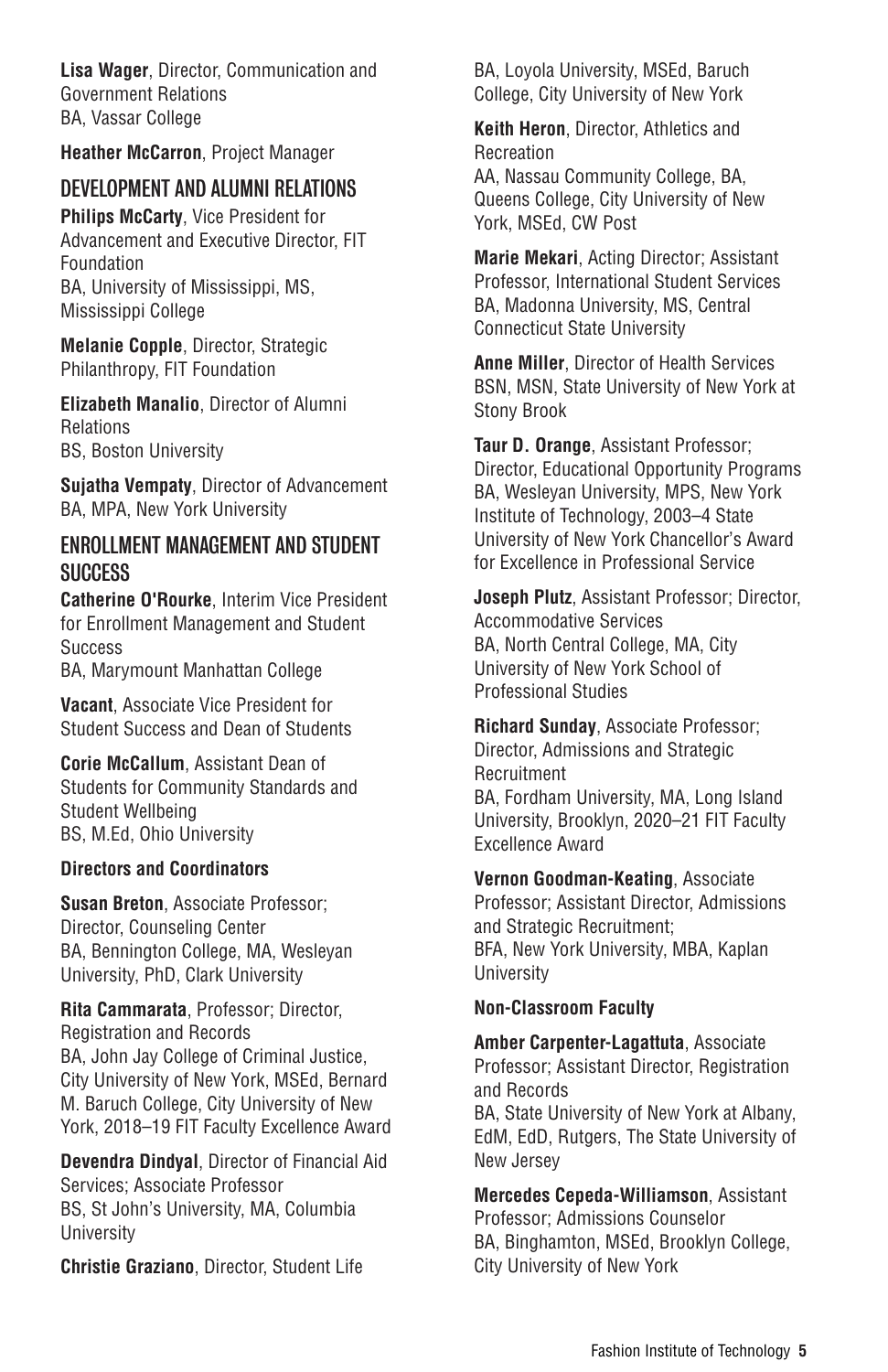**Barry R. Fischer**, Professor; Assistant Director of Financial Aid Services BA, State University of New York at Stony Brook, MA, Eastern Michigan University, 2008–9 State University of New York Chancellor's Award for Excellence in Professional Service

#### **Patrice Goumba**, Associate Professor; Financial Aid Counselor BS, MS, Adelphi University, MPM, Keller Graduate School of Management

**Percess H. Jonas-Atteloney**, Assistant Professor; Registrar BS, York College, City University of New York, MSEd, Bernard M. Baruch College, City University of New York

**Gloria Jetter**, Assistant Professor; Counselor to Students MSW, University of Tennessee Knoxville

**Catherine Lavelle**, Assistant Professor; Admissions Counselor BS, Virginia Commonwealth University, MA, Lesley University

**Frank Mitchell**, Assistant Professor; Admissions Counselor BA, Wilkes University, MSEd, Bernard M. Baruch College, City University of New York

**Ellen Simpao**, Adjunct Assistant Professor; Counselor to Students BS, Loyola University, MA, EdM, Teachers College, Columbia University, PhD, Long Island University

**Jennifer Stachacz**, Assistant Professor; Counselor to Students BSW, University of Southern Indiana, MSW, New York University

**Ilona Tykotski**, Professor; Financial Aid Counselor BA, Montclair State University, JD, New York Law School

**Rajasekhar R. Vangapaty**, Assistant Professor; Registrar B Engg, Osmania University, India, MTech, Institute of Technology, India, Diplôme d'Ingénieur Expert, Institut National Polytechnique de Lorraine, France, MS, Lehman College, City University of New York

**Jen-Mai Wong**, Associate Professor; Counselor BA, University of Alberta, PsyD, Rutgers, The State University of New Jersey

#### **Residential Life**

**Vacant,** Director of Residential Life

**Angela Brown**, Associate Director, Residential Life BS, MS, University of Buffalo

**Cody Kirkpatrick**, Assistant Director of Residential Life, 31st Street

### FINANCE AND ADMINISTRATION

**Sherry Brabham**, Treasurer and Vice President for Finance and Administration BA, University of North Carolina, MDiv, Princeton Theological Seminary

**Bayard King**, Associate Vice President, Finance and Administration BA, Harvard University, MBA, Columbia Business School

**Mario Cabrera**, Director, Public Safety BA, John Jay College, City University of New York

**Maria Camilo-Almanzar**, Acting Deputy Payroll Director BA, City Herbert H. Lehman College, University of New York, MA, Baruch College, City University of New York

**Paul DeBiase**, Director of Environmental Health and Safety BS, State University of New York at Stony Brook, MS, Long Island University/CW Post

**William Ansong**, Executive Director of Operational Services BBA Lehman College, City University of New York

**Albert Place**, Director of Financial Analysis and Systems BS, Rutgers, The State University of New Jersey

**Pablo Salinas**, Director of Capital Budget

**Margaret Lindo-DeFranco**, Bursar BS, Fashion Institute of Technology, State University of New York

**George Jefremow**, Executive Director, Facilities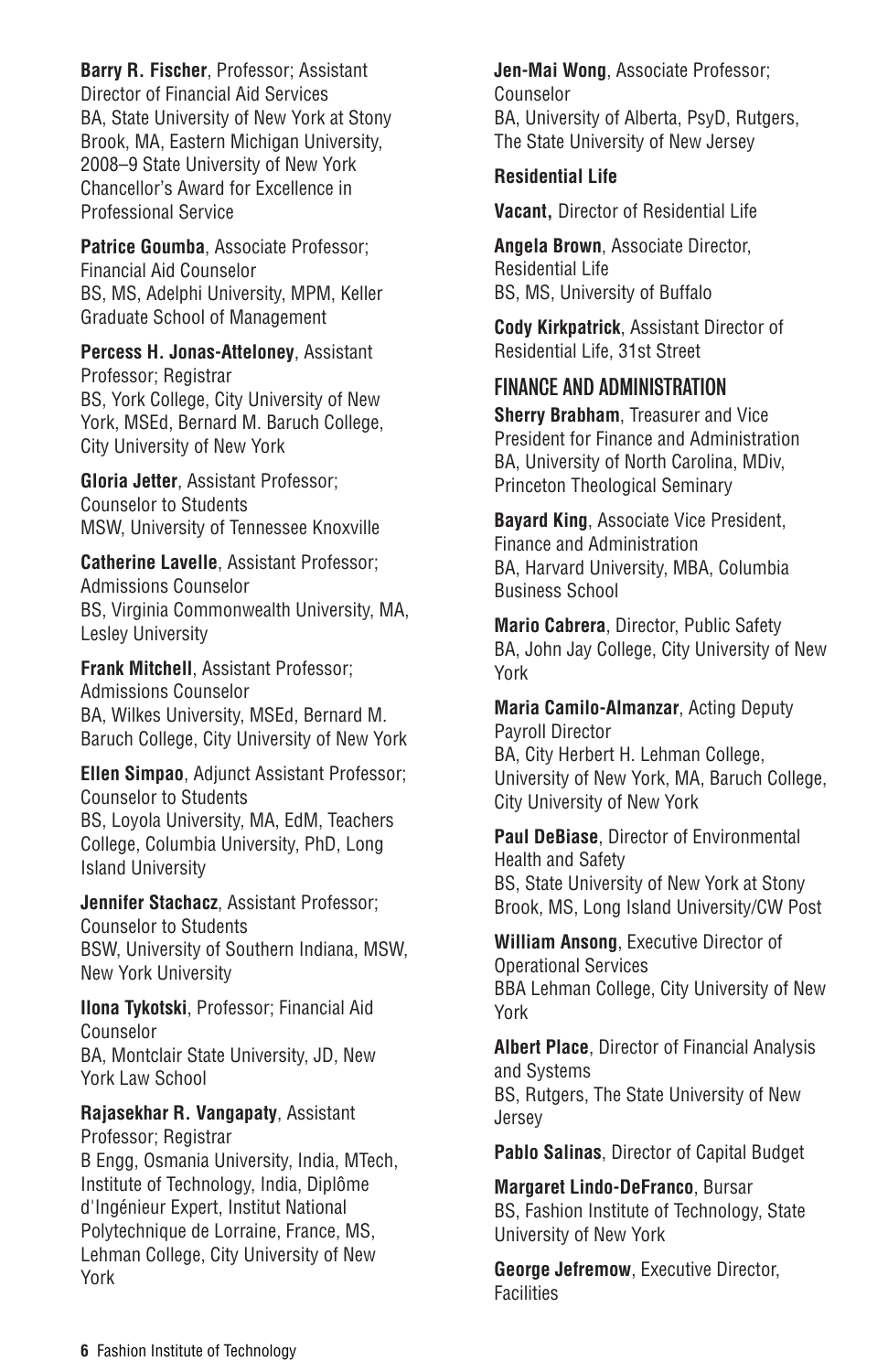BS, New Jersey Institute of Technology

**Shelci Graham**, Controller BA, Howard University

**Jin Heo**, Deputy Controller BA, Korea University, BS, College of Staten Island, MS, Baruch, City College of New York

**June Ng**, Director, Space Management and Planning

BA, State University of New York at Geneseo

**Anthony Lugo**, Director of Contracted Services

BA, Queens College, City University of New York, MPS, Baruch College, City University of New York

**Nancy Su**, Director, Budget BA, Harvard-Radcliffe College, MPPM, Yale University

**Diki Bhutia**, Associate Director, Budget BA Hunter College, MPA, Baruch, City College of New York

**Walter Winter**, Director of Procurement Services BA, Baruch College, City University of New York

**Allen King**, Executive Director, Facilities and Construction Management, Facilities BE, Pratt Institute

**Sam Li**, Deputy Director or Procurement Services BS, Stony Brook University, State University

of New York, MBA, Mercy College

### GENERAL COUNSEL

**Stephen P. Tuttle**, General Counsel and Secretary of the College BA, Franklin and Marshall College, JD, Syracuse University

**Eric Odin**, Associate General Counsel BA, Northwestern University, MA, George Mason University, JD, George Washington **University** 

**Joseph Iannini**, Executive Director for Internal Controls and Management Analysis BS, MBA, Seton Hall University

**Griselda Gonzalez**, Director of Policy and Compliance

BS, State University of New York, Empire State College

### HUMAN RESOURCES

**Cynthia M. Glass**, Vice President for Human Resource Management and Labor Relations

BA, MA, Michigan State University, EdD, Nova Southeastern University

**Esther Oliveras**, Director of Employee and Labor Relations

BA, Lehman College, MSEd, Baruch College, City University of New York, 2013–14 State University of New York Chancellor's Award for Excellence in Professional Service

**Monica Lemkowitz**, Director of Benefits BA, State University of New York at Oneonta

**Debra Annibell**, Acting Associate Director, HR Operations BA, Long Island University

### INFORMATION TECHNOLOGY

**Laurence Baach, Vice President for** Information Technology and CIO BS, Georgetown University

**Walter Kerner**, Associate Vice President, Security Engineering and Architecture BA, Binghamton University, State University of New York, MBA, New York University

**Steven Willner**, Assistant Vice President, Education and Enterprise Technology BS, Brooklyn College

**Francine Post**, Director, Information Technology Administration, Finance and Planning

**Vacant**, Director, Educational Technology and Desktop Services

**Richard Hoar**, Executive Director of Media Services BA, University of North Texas

**Michelle Manning**, Deputy Director, Information Technology BA, Brooklyn College, City University of New York

**Lionel Torres**, Executive Director, Enterprise Infrastructure Services